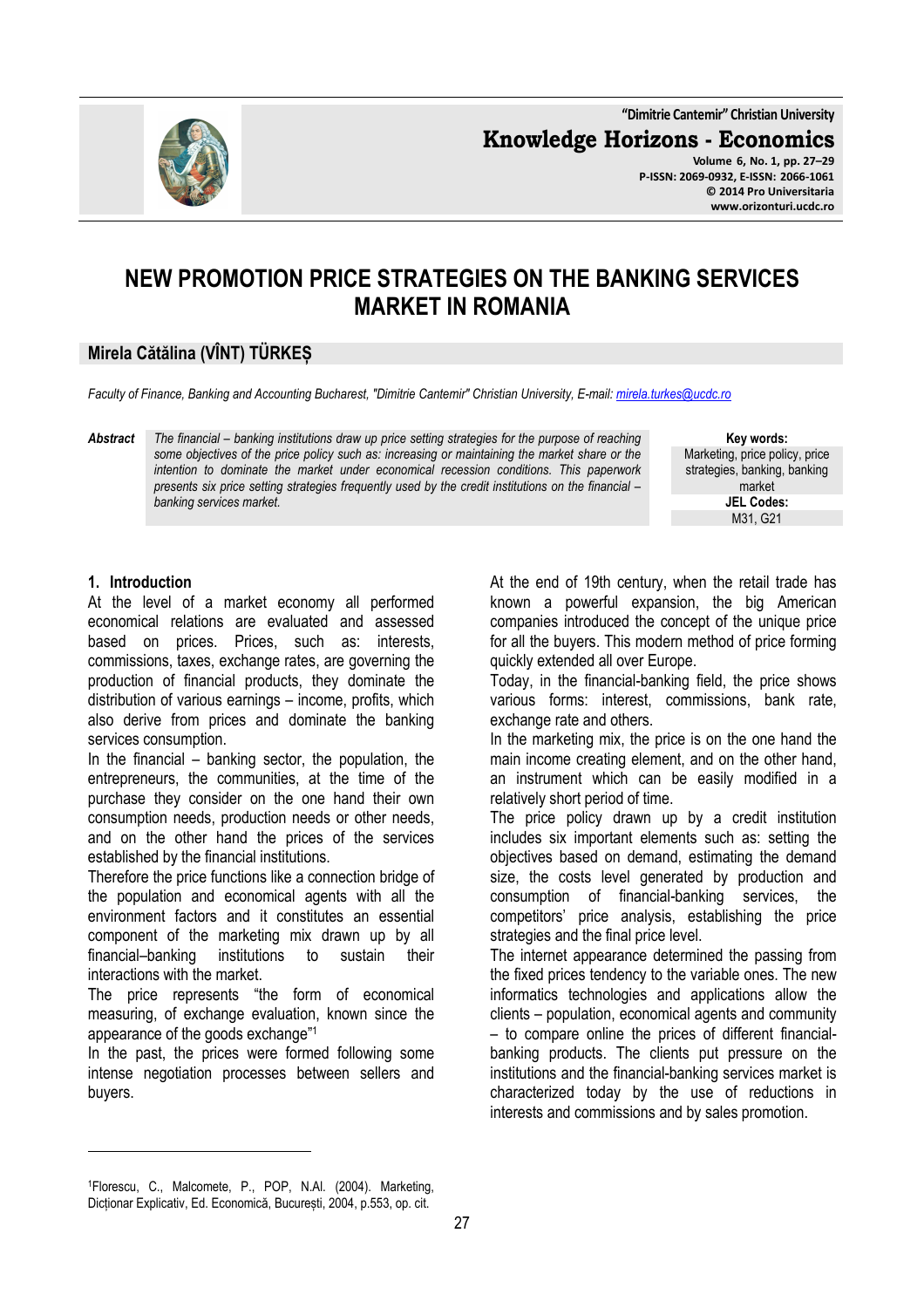#### **2. Price setting strategies for the financial-banking services**

Generally, the financial-banking institutions are using six price setting strategies of a product, as follows:

A. *The strategy "cost plus profit".* The price of the credit card "Bun de plată" from BCR (Romanian Commercial Bank) includes fixed and variable costs with the production of the electronic card, promotion expenses, a profit margin, etc. The recovery of the expenses made by the bank as well as the earnings are covered from the costs levied with the advancement of the credit card operations, meaning from the card initial issuing commissions, card renewal commissions, additional cards issuing commissions for the users authorized by the account holder, PIN ode regenerating commissions, yearly card account maintenance commissions, the card account opening commissions, cash withdrawal commissions in the country and abroad, currency conversion commissions, stolen/lost card blocking commissions, the commissions levied for issuing the statement of account, the commissions for non-refunding on due date the minimum payment amount, the commissions for the purchase of goods and services from merchants, the card account closing commissions, or the card account funding commissions [www.bcr.ro];

B. *The strategy "taking the cream"* – the bank uses a high price for a new banking product, of a high quality, in order to "take the cream" of the demand and to maximize its profit. In the product growing stage, the institution will progressively reduce the interest and the commissions to stimulate the demand increase<sup>2</sup> . For example, BCR launched in March 2013 a new credit, destined exclusively to houses purchases which are in the bank's property. The mortgage loan was granted for a 30 year period, with an advance for minimum 15% of the house price. The bank accepts a wide range of incomes (salaries, pensions, rents, dividends, incomes from abroad, from independent activities or any other income sources proven by documents) gained also by the borrower, as well as by up to 3 co-borrowers which could participate in the credit and offered flexible refunding methods without the presence at the bank being needed (ATM BCR or the Operations Service through alternative BCR channels). For the mortgage loan, which represents 65% of the house value, the bank requires a variable interest of 7.41%/year (ROBOR 6 months + 1.5%), EAI (effective annual interest) of 7.67% and zero commissions. On January 30th, 2014, the same banking service "House and credit from BCR" was distributed to the bank's clients with a standard interest of 4.49%/year (ROBOR 6 l

months+1.5%), EAI of 4.58% and a unique commission of 90 ron for the performance of the additional services requested by the borrower. During a calendar year, the standard interest of the mortgage loan decreased with 40% in 2014 compared to the previous year due to the current market conditions but also due to the passing of the product into a new stage of the life cycle – growing stage, after the launching on the market stage [www.bcr.ro];

C. *The price setting strategy depending on the competition*, the price of the banking service is almost similar to the one of the competition and it allows the covering of all the expenses as well as ensuring the profit.

a) BCR offers within the program "First House", a credit in total value of 160.000 ron, over a period of maximum 30 years, with a variable interest of 4.44%/year (ROBOR 3M+2%), EAI of 4.79%, requiring an evaluation cost of 300.01 ron + VAT and an administration commission owed to FNGCIMM (Credit Guaranteeing National Fund for Small and Medium Enterprises) of 0.49% yearly [www.bcr.ro].

b) For the same program First House", BRD offers credits at an average value of 145 000 ron, over a period of 30 years, with a nominal standard interest of 4.94%/year (ROBOR 3M+2.5%), EAI of 5.27%, evaluation cost of 50 euro, administration commission owed to FNGCIMM of 0.49% yearly, unique analysis commission for obtaining the guarantee promise from FNGCIMM of 0.15% of the crediting promise [www.brd.ro].

D. *The price setting strategy depending on the market* – the price of a banking product can be similar to the price of a product already existing on the market, but there is a risk that the expenses with its production are not covered<sup>3</sup> . For example, the service "Entrepreneur Account" provided by BCR offers multiple banking advantages – money and time saving by exempting from payment some commissions related to baking operations, by reductions for the transfers performed through the internet and mobile banking services, and non-banking advantages such as free subscription at the use of the platform www.clubantreprenori.ro and applying some reduced prices at the purchase of the electronic signature package. The costs related to the production and delivery of the service "BCR Entrepreneur Account" will be recovered in time, during the execution of the contracts with the clients.

E. *Setting the price depending on the value.* The institutions give a special care to the manner in which the clients perceive the value of the financial-banking

l

<sup>2</sup> Odobescu, E. (2007). Marketingul bancar modern, Ed. Sigma, București, p. 86.

<sup>3</sup> Cetină, I., Brandabur, R., Constantinescu, M. (2006). Marketingul serviciilor, Ed. Uranus, p. 76.